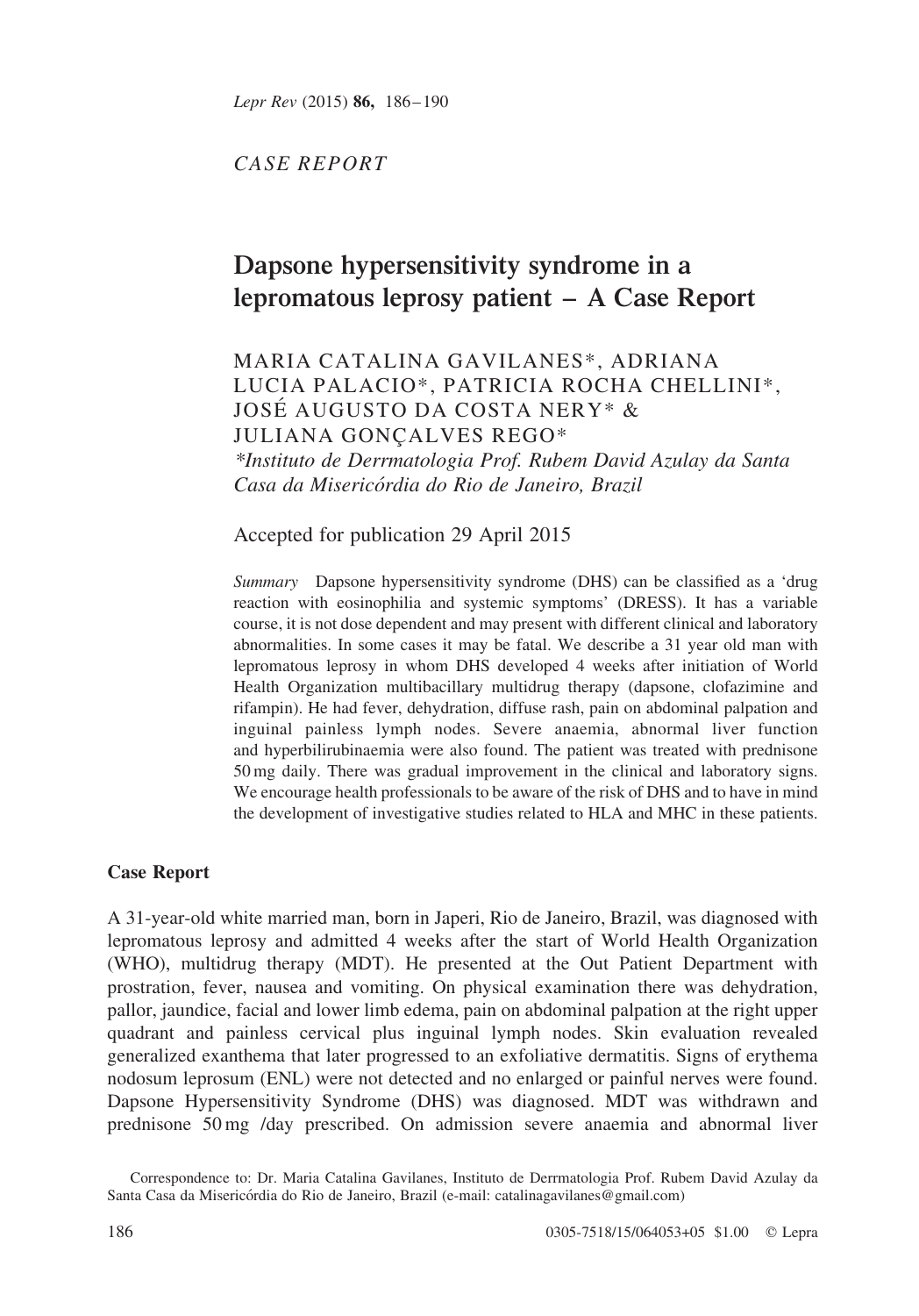functions as well as hyperbilirubinaemia were found. The main laboratory data are summarized in Table 1.

Significant eosinophilia and atypical lymphocytes were not observed. Abdominal ultrasonography showed mild hepatomegaly, steatosis, splenomegaly, thickened gallbladder wall and normal bile ducts. Eighteen days after admission the patient showed clinical and laboratory improvement and was discharged. Prednisone dose was decreased gradually. He was seen weekly until he was medically stable. Thereafter treatment for leprosy was restarted with supervised monthly ofloxacin 400 mg, clofazimine 300 mg and rifampin 600 mg, and daily 400 mg ofloxacin and 50 mg clofazimine.

## **Discussion**

While the global reported prevalence of leprosy has decreased, endemicity in Brazil remains high, second only to India.<sup>[1](#page-4-0)</sup> For multibacillary patients like our patient, the WHO recommends MDT with supervised doses of 600 mg rifampin and 300 mg clofazimine once monthly, and unsupervised clofazimine 50 mg/day and dapsone 100 mg/day for 12 months. Dapsone acts as a bactericidal agent against *M. leprae*. It may trigger different adverse effects, which are related to individual genetic susceptibility, intolerance, idiosyncrasy and hypersensitivity. The most common adverse effect is mild haemolysis. The average haemoglobin in leprosy patients who receive daily dapsone falls by almost 2 gr/dL before reaching a nadir, whereas in 16% of patients the haemoglobin falls at least  $3 \text{ gr/dL}^{2,3}$  $3 \text{ gr/dL}^{2,3}$  $3 \text{ gr/dL}^{2,3}$ Peripheral neuropathy, methaemoglobinemia, nausea, vomiting, fatigue and headache can also occur.[4,5](#page-4-0) Dapsone may also lead to life-threatening reactions like Stevens–Johnson syndrome/toxic epidermal necrolysis (SJS/NET) and DHS.<sup>[6](#page-4-0)</sup>

|                                     | <b>Before</b>    |           | 7 days after | 30 days         |
|-------------------------------------|------------------|-----------|--------------|-----------------|
|                                     | <b>Treatment</b> | Admission | admission    | after discharge |
| Erythrocytes (million/mm3)          | 4.69             | 3.18      | 3.44         | 4.88            |
| Hemoglobin $(g/dl)$                 | 13.7             | 8.7       | 9.6          | 12.8            |
| Hematocrit $(\% )$                  | $40-0$           | 25.1      | 28.3         | 42.0            |
| Leukocytes (/mm3)                   | 10 900           | 16460     | 7970         | 11500           |
| Eosinophils $(\% )$                 | 7                | 3         |              | 5               |
| Bands $(\% )$                       | 3                | 12        | 8            | $\overline{c}$  |
| Polymorphs $(\% )$                  | 70               | 67        | 60           | 47              |
| Lymphocytes $(\% )$                 | 17               | 15        | 23           | 46              |
| Platelets (/mm3)                    | 220,000          | 210,000   | 412,000      | 197,000         |
| Aspartate aminotransferase (uds/mL) |                  | 55        | 120          | 17              |
| Alanine aminotransferase (uds/mL)   |                  | 124       | 310          | 25              |
| Alkaline Phosphatase (U/L)          |                  | 684       | 1152         | 121             |
| Gamma Glutamyl Transferase (U/L)    |                  | 822       | 1110         | 136             |
| Total Bilirubin (mg/dL)             |                  | $10-3$    | 6.04         | 0.5             |
| Direct Bilirubin (mg/dL)            |                  | 6.3       | 3.06         | 0.4             |
| Indirect Bilirubin (mg/dL)          |                  | 4.0       | 2.98         | 0.1             |

Table 1. Laboratory Data

 $---: Data not available.$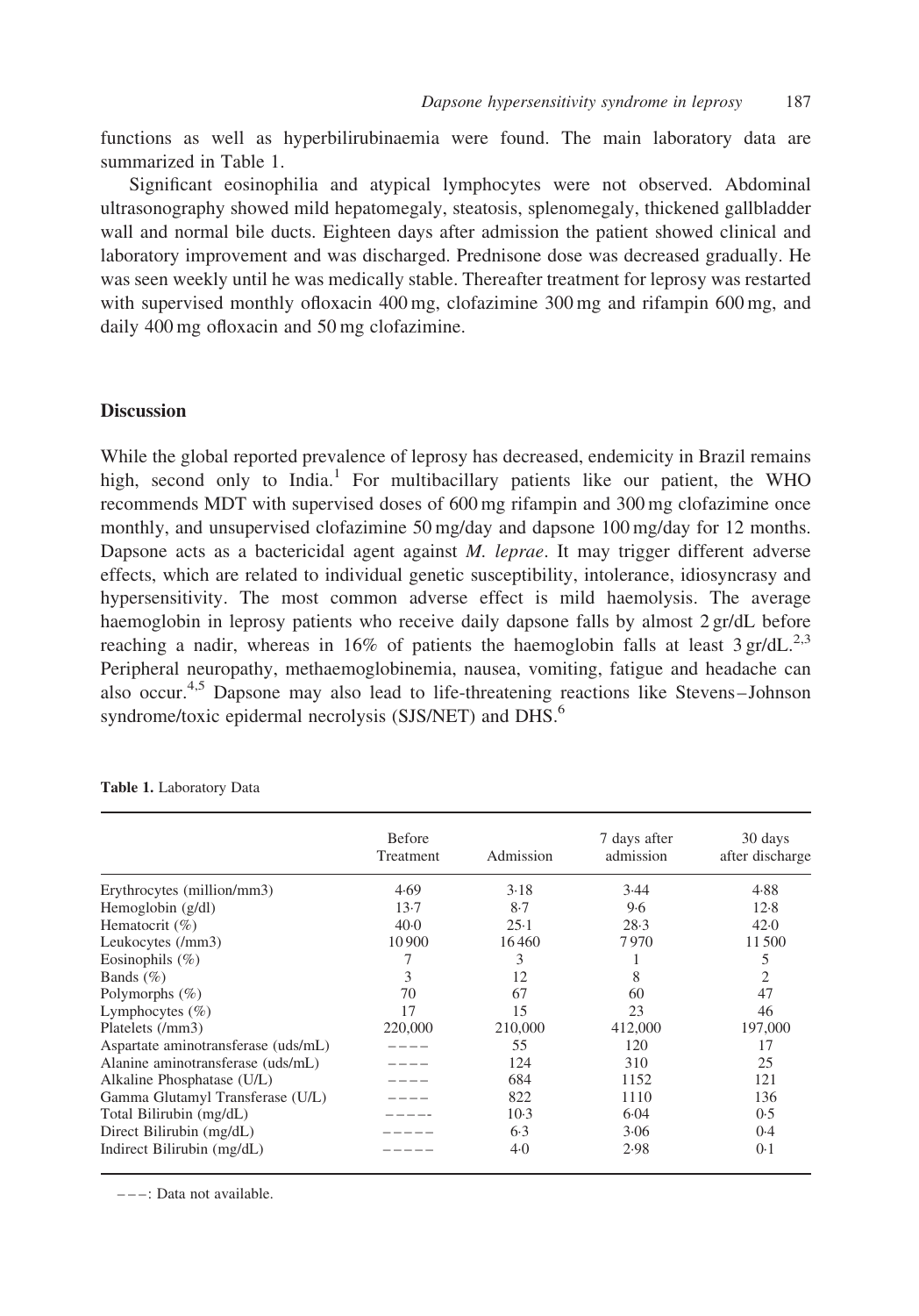Our patient presented with severe anaemia and besides withdrawal of dapsone he received treatment with prednisolone leading to clinical and laboratory improvement. He did not need a transfusion nor iron supplementation.

Over time, different terminologies have been used for DHS; Lowe and Allday first described it in 1950 under the name of DDS syndrome or sulfone syndrome. Later, investigations revealed its relationship with a hypersensitivity reaction so it was termed dapsone hypersensitivity syndrome. Currently DHS is considered an example of DRESS (Drug Reaction with Eosinophilia and Systemic Symptoms), which is also known to some authors as DiHS (Drug induced Hypersensitivity Syndrome) since not all patients have eosinophilia.<sup>[6](#page-4-0)</sup> Even though the terminology seems to have changed, it is the same DDS Syndrome earlier described.

DHS occurs more commonly between the fourth and sixth week after the initiation of dapsone with remission when interrupted. Although considered a rare event with controversial pathophysiological mechanisms, three hypotheses have been suggested: an immune humoral response, a delayed hypersensitivity reaction and altered hepatic metabolism including acetylation and hydroxylation with secondary toxic metabolite production.<sup>2,3,5-7</sup> Recent studies have demonstrated an association between DHS and the presence of HLA B \* 13:01, and the existence of one locus within the MHC as a risk factor and predictor of DHS in in the Chinese population.<sup>8-11</sup> Leta *et al.* classified DHS into complete and incomplete.<sup>[7](#page-4-0)</sup> The complete form is characterized by the presence of rash, fever, lymphadenopathy, hepatomegaly and clinical or laboratory evidence of hepatic dysfunction. When one of these findings is absent, it is classified as incomplete.

Most patients have a complete DHS and are often paucibacillary.<sup>[7,8](#page-4-0)</sup> We emphasize that our case fits in the group of complete DHS but it occurred in a multibacillary patient. Additionally, we found no significant eosinophilia; atypical lymphocytosis or thrombocytopenia although these are widely described in the literature. DHS is not dose dependent and its course is variable. It may be fatal with a mortality rate ranging from 11 to 13  $\%$ <sup>2,3,7,8</sup> This has been associated with liver involvement but none of the studies have demonstrated significant statistical association.<sup>[7](#page-4-0)</sup> Another observation is that more severe hepatic involvement is observed in young people. This could be attributed to their greater enzyme activity, and therefore increased production of toxic metabolites.<sup>[5](#page-4-0)</sup> In the literature the dermatosis is not well defined, some authors describe it as a rash while others refer to it as a morbiliform rash or even as an exfoliative dermatitis.<sup>[7,8](#page-4-0)</sup> Criado *et al.* described skin involvement in DRESS as variable and therefore the 'R' in DRESS was subsequently changed from 'rash' to 'reaction'.<sup>[6](#page-4-0)</sup> Our patient initially presented with generalized exanthema, which progressed to a diffuse exfoliative dermatitis.

As well as dapsone, the rifampin included in MDT can also cause significant liver and cutaneous disorders. These last ones are rare and self-limiting. Hepatitis caused by rifampin is usually associated with ethionamide use.<sup>[12](#page-4-0)</sup> Since 1980 there has been an increase in the incidence of DHS in the treatment of leprosy[.9](#page-4-0) Some relate this to a possible interaction between rifampin and dapsone with the development of DHS as consequence.<sup>[7,8](#page-4-0)</sup>

Successful treatments of DHS have been reported with empirical use of oral prednisone in a 30 to 60 mg /day doses. Nevertheless, there are no double-blind studies to evaluate its true effectiveness.<sup>[2,5,8](#page-4-0)</sup> The recommendation is to perform a gradual reduction of the prednisone dose due to the fact that dapsone persists on average 35 days in the body since it binds to proteins and suffers entero-hepatic circulation.<sup>[5](#page-4-0)</sup> The use of antioxidants such as vitamins C and E for the prevention of haemolytic anaemia has been studied, but there is insufficient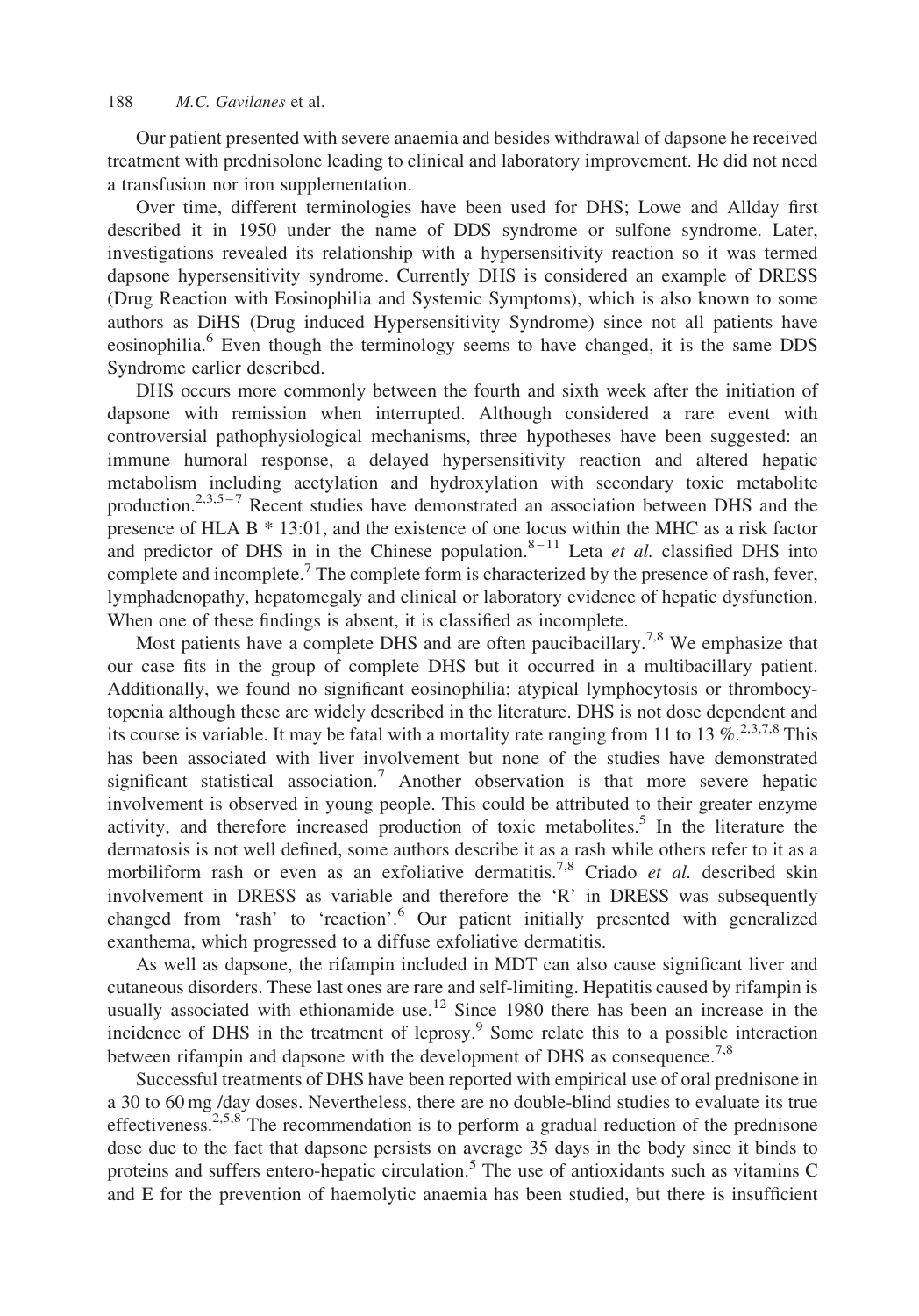| <b>Baseline</b> | Clinical evaluation   | Careful history and physical Examination                     |
|-----------------|-----------------------|--------------------------------------------------------------|
|                 | Laboratory evaluation | CBC with differential WBC count and reticulocyte count       |
|                 |                       | Serum chemistry including liver function test and renal      |
|                 |                       | function tests Urinalysis G6PD level                         |
| Follow up       | Clinical Evaluation   | Careful history and physical Examination                     |
|                 | Laboratory evaluation | Hemolysis:                                                   |
|                 |                       | Especially in G6PD-deficient patients; CBC count with        |
|                 |                       | differential WBC count and reticulocyte count every 2 wk.    |
|                 |                       | for first 3 mo, then every 3 mo.                             |
|                 |                       | Methemoglobinemia:                                           |
|                 |                       | Monitor methemoglobin levels in patients with                |
|                 |                       | cardiopulmonary disease, hemoglobinopathy, or methemoglobin  |
|                 |                       | reductase deficiency                                         |
|                 |                       | Agranulocytosis:                                             |
|                 |                       | Monitor CBC count $4-10$ wk after initiation of therapy;     |
|                 |                       | stop therapy when WBC count $\leq 4000$ /mm3                 |
|                 |                       | Peripheral neuropathy:                                       |
|                 |                       | Periodic neurologic screening examination by dermatologist;  |
|                 |                       | any suspected abnormality needs referral for full neurologic |
|                 |                       | examination and electromyogram with nerve conduction studies |
|                 |                       | <i>Psychosis:</i>                                            |
|                 |                       | Manifested by insomnia, irritation, excitability, and        |
|                 |                       | even violence; reversible on stopping dapsone                |
|                 |                       |                                                              |

Table 2. Monitoring Guidelines According Zhu et al.

CBC count, Complete blood cell count; Hb, hemoglobin; WBC count, white blood cell count, G6PD Glucose-6 phosphate dehydrogenase.

evidence to recommend it. On the other hand, use of a metabolic inhibitor such as cimetidine to reduce hepatic oxidation has successfully decreased dapsone's adverse effects.<sup>[2](#page-4-0)</sup>

Although rare, the DHS is still under-diagnosed and does not always present with the classical manifestations. Therefore, it is important for health professionals to be aware of it, especially in endemic areas.

Dapsone is metabolized in the liver via acetylation or N-hydroxylation. About 85% is excreted in the urine and about 10% in the bile. It is distributed to all body organs including skin and erythrocytes. Orally ingested dapsone (100 mg) in adults reaches its peak serum concentration of between 1·10 and 2·33 mg/L within 0·5 to 4 hours. Serum levels stabilize after 8 to 10 days of therapy.<sup>[2](#page-4-0)</sup> Monitoring guidelines for its use have been proposed by Zhu et al. which are summarized in Table 2.

He suggests laboratory investigations to be done at baseline and every 2 weeks after the beginning of therapy.<sup>[2](#page-4-0)</sup> We agree with his proposal, but we would suggest for it to be every week during the first 6 weeks of therapy since dapsone serum levels stabilise after 8 to 10 days of oral treatment. If done more frequently, these laboratory investigations may predict possible onset of DHS, allowing prompt withdrawal of the drug, and thus preventing a greater number of cases of DHS. In addition, investigation related to HLA and MHC may be considered in the Brazilian population.

### Acknowledgements

We would like to thank Dr. Pieter A M Schreuder and Dr. Ben Naafs for their helpful suggestions for the manuscript.